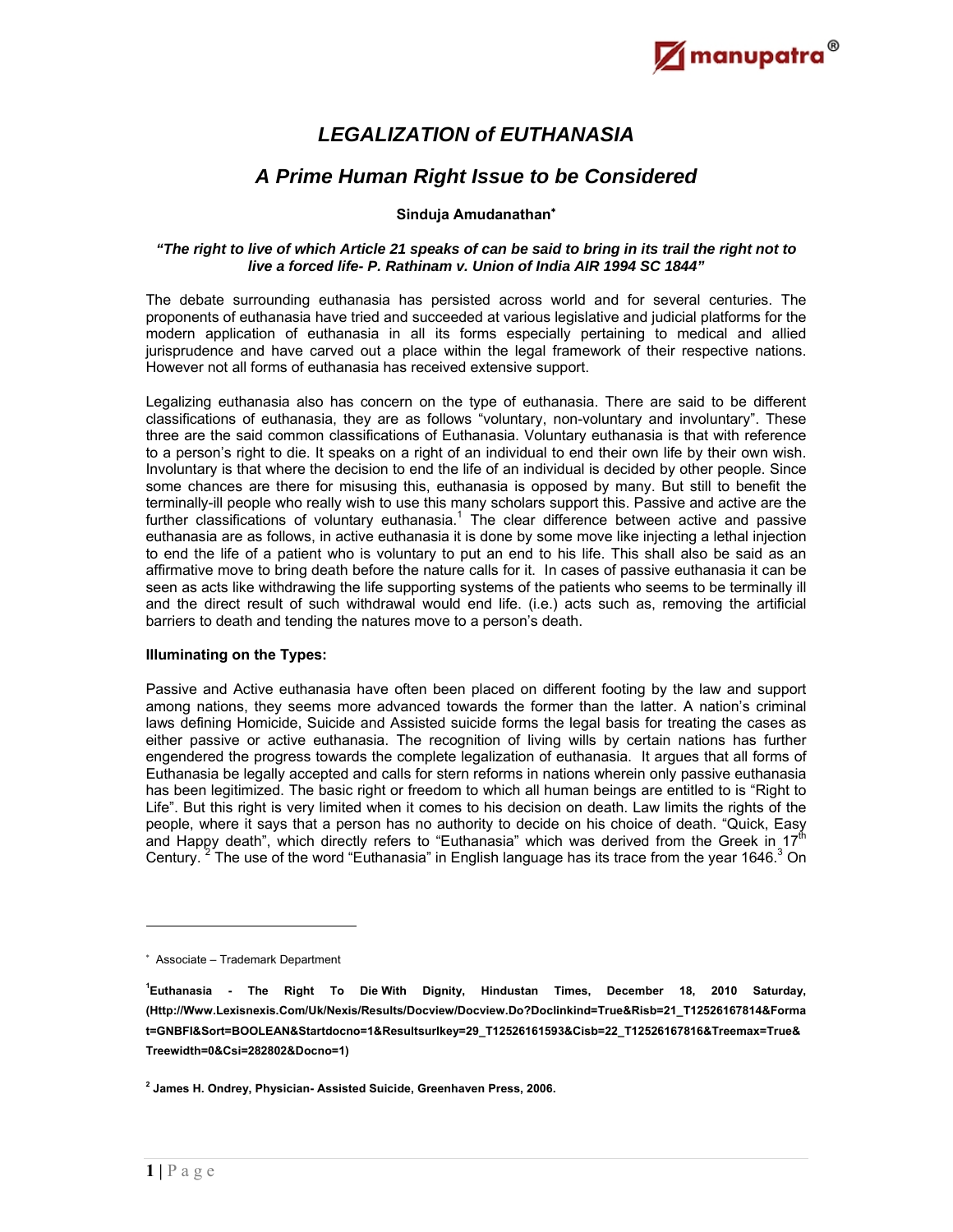an expressed request the taking of life from a person is known as Euthanasia. In Black's law dictionary the term "Euthanasia" is defined as "the act or practice of painlessly putting to death persons suffering from incurable and distressing disease as an *act of mercy*<sup>4</sup> *"*. The Rights of a person is limited when it comes to his negative rights since some chances are there for the misuse of the same.

 $\not\!\!\!\!\nearrow$ manupatra $^\circ$ 

#### **Right to Life:**

The right to life guaranteed and implied as a universal right, and finding place within the constitution of most nations, forming an essential part of international convention, and also finding a place within the statutory framework of the numerous legal systems would give credence to the argument put forth by the proponents of euthanasia that such a right would also include within its ambit the right to die with dignity. "Right to Life" is that said to include the right of a person to live with human dignity. This can further be meant as the existence of such a right up to the end of his natural life. In other sense this can also be said to be a dignified life till the death of a person and further death with such procedure which is dignified. The Indian Supreme Court illustrates the above notion in its Judgment in **Aruna Ramchandra Shanbaug Vs. Union of India ILC-2011-SC-CIVIL-Mar-10**. Other nations have recognized the right to die with dignity under their statutory law, i.e. the Oregon State has enacted the Death with dignity Act, 1997. The Indian constitution confers certain rights under the Article 21; this is called as "Right to Life". There is a controversy which argues whether the "right to live" includes a "right to die". This had its consideration initially in the year 1987. In **State of Maharashtra Vs Maruti**  Shripati Dubal<sup>5</sup>, here the Bombay High Court said that, "Everyone should have the freedom to dispose of his life as and when he desires". And this decision was upheld in **P Rathinam Vs Union of**  India<sup>6</sup>, here in this case the Supreme Court said that, "A person cannot be forced to enjoy life to his detriment, disadvantage or disliking". On the other hand, Supreme Court did not consider the plea that euthanasia must be legalized, this is because, a 3rd person is involved here; about whom it can be believed that he helps or abets for the death of another.

In the case of **Gain Kaur's,** a 5 Judge Bench overruled "**P Rathinam's case**", and said, "The 'right to life' under Article 21 of the Constitution of India does not include the 'right to die' or 'right to be killed'... the right to life would mean the existence of such a right up to the end of natural life. This also includes the right to a dignified life up to the point of death including a dignified procedure of death". However in the case of Aruna Ramchandra Shanbaug vs. Union of India & Ors<sup>7</sup> the Supreme Court of India allowed for passive euthanasia (i.e.) the withdrawal of the life supporting system. A person who is attempting to suicide and requesting to die with dignity has some difference. It is that as per Human Rights, a man should hold certain rights to have a dignified death. A prior attention to Netherlands which provides a "Right to Die with Dignity" to its people is required. The other facets that proponents seek to use as their basis for legalization of euthanasia include the right against torture, right to privacy and self-determination. Right to Life guaranteed under the Indian Constitution protects the people against all forms of Torture and this would include the right to not live with pain and suffering which would tantamount to torture. Concomitantly, the right to Privacy also protects the right of ill persons and this would include the right to treatment and the absolute right to control over personal and moral matters. These rights and their application are the issues surrounding the debate on euthanasia in modern Jurisprudence.

The facility of patients to opt how they may perhaps die and have those selections respected is revered as a kind of keeping control, which could consecutively help in preserving personal dignity in

**3 Rosemary Firth RAIN, Euthanasia, No. 45 (Aug., 1981), Pp. 1-4, Royal Anthropological Institute Of Great Britain And Ireland, (Http://Www.Jstor.Org/Stable/3031789)** 

**4 H. C. Black,** *Black's Law Dictionary,* **16thedn, St Paul Minn-West Publishing Co (1991), P. 554. Emphasis Mine.** 

**5 (1986) 88 BOMLR 589** 

**6 1994 SCC (3) 394** 

-

**7 Http://Www.Indiankanoon.Org/Doc/235821/**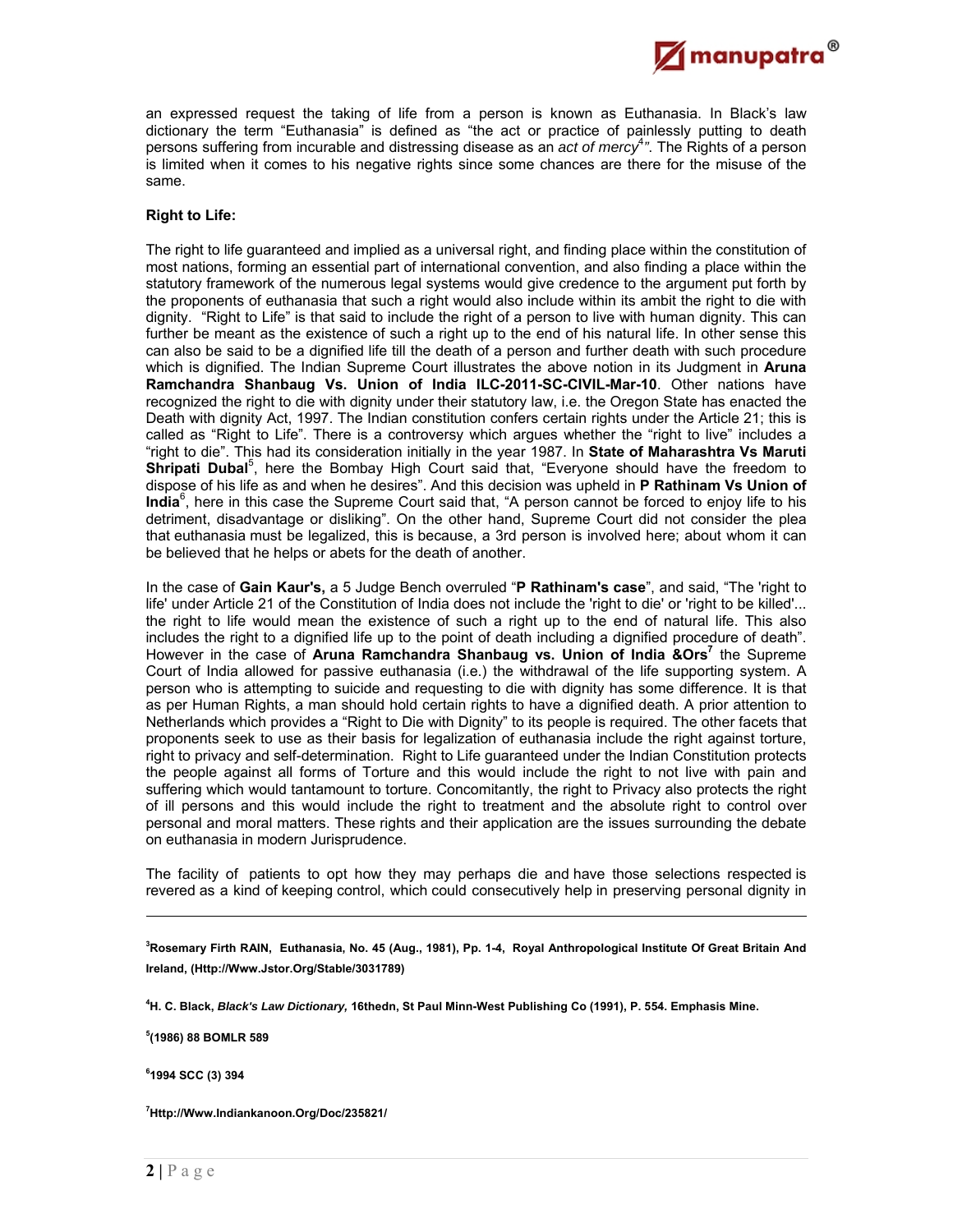

dying. But by identifying this in terms of "rights", patrons have handled to carry euthanasia within the array of existing Human rights in spite of the fact that the "right to die" is not confined as a constitutional right. In the New England Journal of Medicine the reports show that the Death with Dignity Act is working very well.<sup>8</sup> In Aruna Ramchandra Shanbaug Vs. Union of India &Ors. case the Supreme Court of India laid a decision saying that, "right to live with dignity also includes within its scope, the right to die with dignity". This is said to be an important decision with regards to the issue of "Right to die".

The landmark decision in **Bland case**<sup>9</sup>is that, where the court stated that withdrawing treatment should "invariably be subject to judicial sanction". In this case, Antony Bland left severely brain damaged, he was Seventeen years old and this happened in the Hillsborough Football Stadium disaster by the year 1989. Antony Bland was in permanent vegetative state-PVS until the year 1993. He was living with the help of artificial nutrition and hydration. The High Court and the House of lords agreed for the withdrawal of the artificial nutrition and hydration when his parents and NHS trust requested for the permission.

### **Persistent Vegetative State (PVS):**

The decision given by the House of Lords in the case of "**Airedale NHS Trust v Bland**" formed the actual clarity in such cases. Here in this case, the House of Lords decided that the nasogastric feeding and hydration can be withdrawn from the patient who is said to be in a "permanent vegetative state" (PVS). Even though this decision appeared to give some clear view, critiques focused mainly on the multiple ways by which the Lordships arrived at the conclusion, perhaps telling in future there falls review. $1$ 

A landmark judgment involving a patient in permanent vegetative state for a period of thirty seven years is the case of **Aruna Ramchandra Shanbaug Vs. Union Of India &Ors**. The facts are as follows, where it is a patient who was a nurse was sexually assaulted and was in the state of coma for 37 years (permanent vegetative state). The plea for euthanasia was made by her friend who is a journalist. Since 1973 she has been in a vegetative state. This cases fall under the ambit of the "right to die with dignity as a part of right to live with dignity". This case is not of putting off the life but it is just merely speeding the course of natural death which has previously commenced. The debate to allow doctors assisted death in these cases is inconclusive. Here the court rejected the plea of euthanasia, but it laid guidelines for passive euthanasia after setting a medical panel to examine her. The court allowed withdrawing the life supporting system allowing for a passive euthanasia $11$ .

However it is a fact that, regarding PVS patients where there is no possibility to recover, then it can be said as just a dead person with a living body. Here it is important to consider the right of the family and euthanasia is to be allowed. In such cases holding euthanasia doesn't seem to look right which can also be said to violate the fundamental right of the people under Human Rights. The "right to life"

**Ed. Law And Medicine, La Trobe University Press, 3, 1994.** 

**<sup>8</sup> Arthur E. Chin Et Al., Legalized Physican- Assisted Sucide In Oregon- The First Year's Experience, 340 New Engl., J. Med.577 (1999)** 

**<sup>9</sup> Airedale NHS Trust V. Bland [1993] AC 789** 

**<sup>10</sup> See, For Example, Mason JK And Mccall Smith RA, Law And Medical** 

**Ethics, 5th Ed, London, Butterworths, 199, Particularly At Chapter 16;** 

**Mclean SAM, "Letting Die Or Assisting Death: How Should The Law**

**Respond To The Patient In The Persistent Vegetative State?" In Petersen K,** 

**<sup>(</sup> 11Http://Www.Indiankanoon.Org/Doc/235821/)**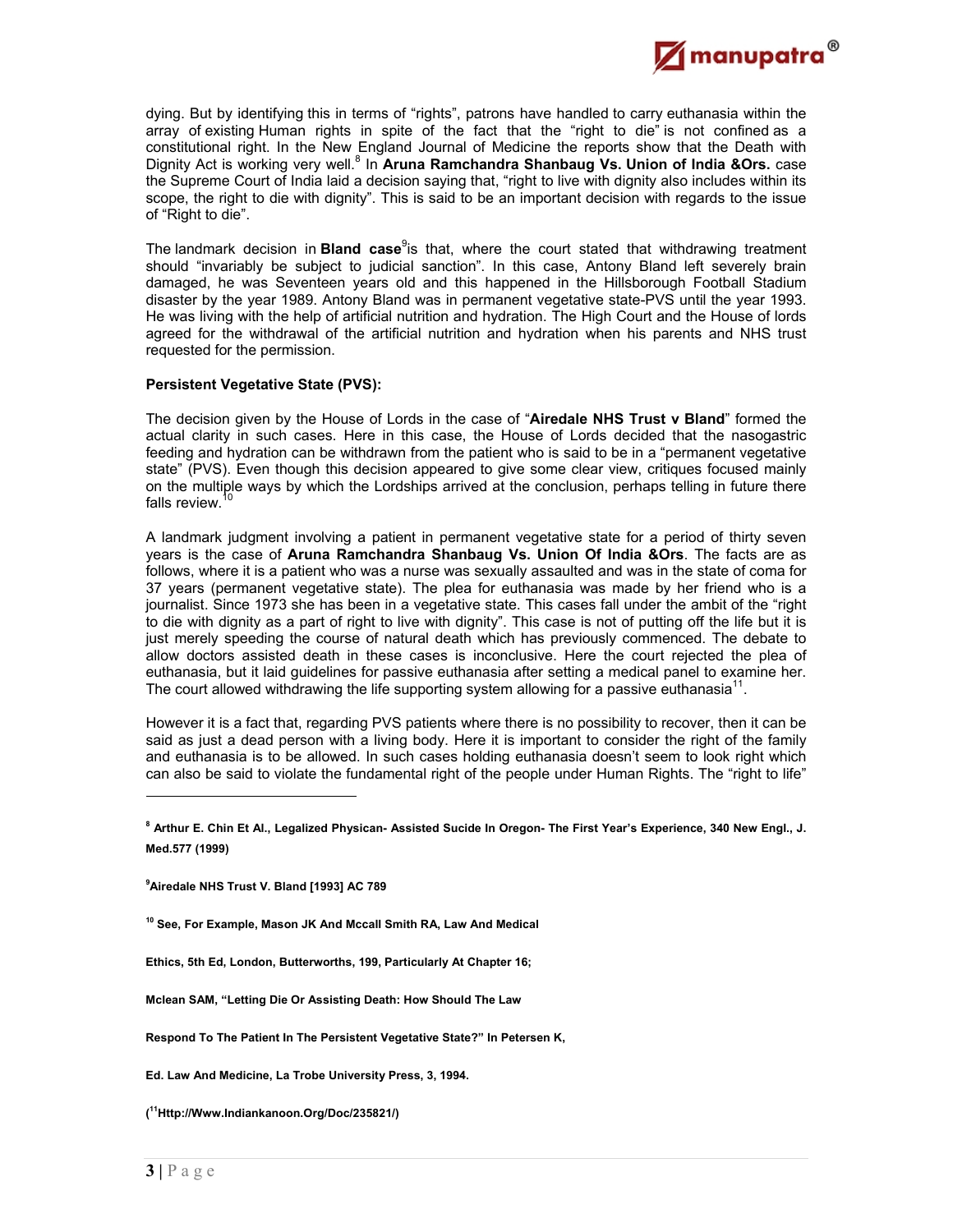

is no more than a "right". It is that the" right to life" is not an obligation to live. The right to life does not insist that it should be exercised. But before that, what "right to life" actually means? There we could see so many different meanings for this question. It could be said that the "right to life" means a right of a person to live with self respect. In others words, it is a right to live decent. Another component right in this wide-ranging package of rights is the "right not be killed or allowed to die". This is where this right is under debate and controversy to euthanasia.<sup>12</sup>

To give the correct meaning and content of the word "life" under "Right to life", it has to be construed as a life with human dignity. Law guaranties for the protection of life and the personal liberties under "Right to life". But "Right to life" protects the right to life and not the life itself, at the same time as the sentence relating to deprivation of the life directs to protect a person from the 3rd party, (i.e.) the State and public, and not from them self.

#### **Case Analysis:**

The case of **Aruna Ramachandra Shanbaug** - Euthanasia is a perplexing subject which the courts face all over the world. In the said case Ms. Pinki Virani a friend of Aruna Ramachandra Shanbaug moved to the court to allow for euthanasia. Aruna was a staff nurse in "King Edward Memorial Hospital". On 27.11.1973 she was attempted to rape being wrapped with a dog chain around her neck. Later she was found lying unconscious. She was examined and was found that her brain was damaged. It has been 36 years of the said incident and now Aruna is 60 years old.

Certain established doctrines and theories in medical jurisprudence have aided the proponents of Euthanasia. Various texts on Medical jurisprudence have come to accept the doctrine of double effect wherein a certain good and a bad result is obtained by carrying out a said medical procedure. The good result and the bad result in euthanasia with respect to the doctrine of double effect can be explained as, where the bad effect dealt here is the death of the patient and the good is the relief of the patient from his pains and sufferings The United States Courts have come accept this double effect doctrine more famously in the cases of **Vacco et al. Vs. Quill** and **Compassion in dying Vs. Washington**. The medical law jurisprudence adds further support towards accomplishing the goal of recognizing Active and passive forms of euthanasia. The right to refuse treatment is another principle which is accepted by numerous countries and juristic systems. In **Sidaway Vs. Board of Governors** of the Bethlem Royal Hospital, the Court held that the right to refuse treatment receives protection under the common law and it was also held that the same was a basic human right. The United States Courts have gone further to state that a person deciding against treatment would not be in the same shoes of a person who attempts to commit suicide, which is a punishable offence in most common law and juristic system. To bring about a change in the law recognizing passive euthanasia, this punishable offence has been made redundant by amending acts. The decision in **Mckay Vs. Bergstedt** recognizes this principle. Certain qualifications have been set in place to allow persons in terminally ill condition to exercise their right to die and the state being responsible for the welfare of its subjects have only allowed such cases of passive euthanasia when stringent medical conditions are met. It has been argued that such qualifications could be set to permit cases of active euthanasia especially in the case of terminally ill persons.

The forerunners of change of model towards recognition of active euthanasia stems from the recognition of withdrawal of life support and decisions affecting those found in persistent vegetative state. The elongation of principles recognized in such instances would form a valid argument in cases wherein passive euthanasia maybe recognized. The difference being the right to choice would reside with medically toured human being. The House of Lords in Airedale NHS Trust v. Bland have recognized this principle in the context of withdrawal of life support. The reasoning finds basis today as numerous Courts around the world have relied on the aforesaid decision as a persuasive precedent. The symphony of medical law jurisprudence and other basic human rights guides the way in accepting the argument for active Euthanasia.

**<sup>12</sup>Joel Feinberg, Voluntary Euthanasia And The Inalienable Right To Life, Philosophy & Public Affairs, Vol. 7, No. 2 (Winter, 1978), Pp. 93-123.**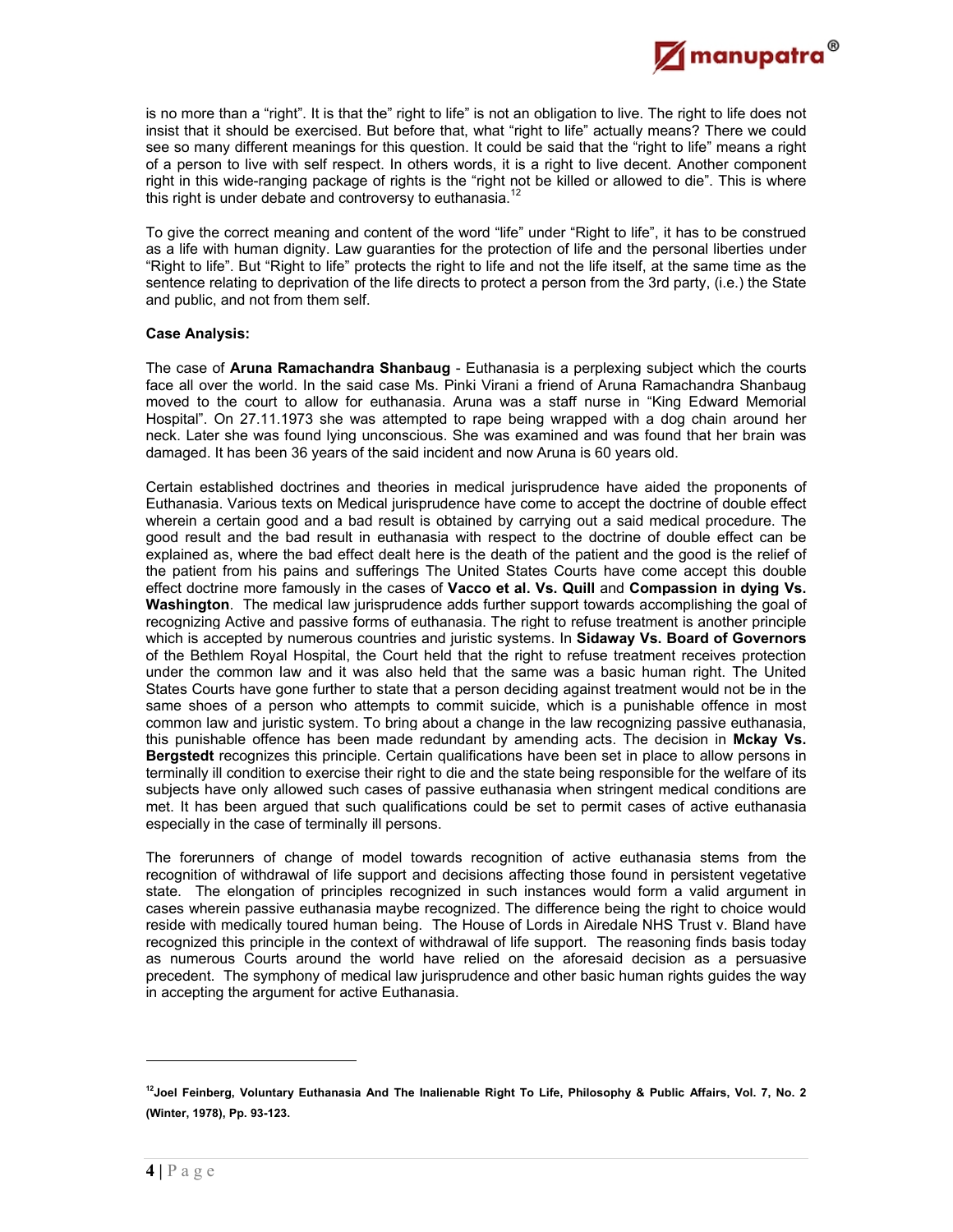

The opponents of Euthanasia and more specifically the active form have placed certain arguments based on logic, law, morality, religion and ethics to justify their arguments. The case of **Union Pacific Vs. v. Bastford** is illustrative of the total restraint on allowing euthanasia on the aforesaid grounds. With the advent of time, in the numerous cases discussed the Courts have been keen to give heed to the arguments proposed and to such extent reduced the right of patients to choose active euthanasia by legal means. Understanding the legal concepts of Homicide, Death owing to medical negligence, suicide and assisted suicide will lead one to understand the implicit contractions between such concepts and the principles founding the basis of euthanasia. Nevertheless, Courts in different countries along with legislatures have softened their stand over the course of the twentieth century and have preferred a harmonious construction of the above legal concepts with the contradictory principles founding the basis for an argument for euthanasia.

It is that in the case of **VikramDeo Singh Tomar vs. State of Bihar** 13the court said that, "We live in an age when this Court has demonstrated, while interpreting Right to life, that every person is entitled to a quality of life consistent with his human personality". (i.e.) right to live with dignity is a fundamental right of every person. Also in **P. Rathinam vs. Union of India and other**<sup>14</sup> the two Judge bench mentioned "Life is not mere living but living in health".

Few scholars argue that "Voluntary euthanasia" is said to be the beginning of slippery slope which might result in" involuntary euthanasia" and killing individuals who are considered undesirable. Euthanasia might not be "in a person's best interests". Also they say it weaken the society's respect towards sanctity of life. These are some of the opposing arguments which says euthanasia legalization should be banned. But, for such reasons the respect towards the request of people suffering from terminal illness is disapproved. Some say this might give more powers to doctors which might result in worse situations. But a proper care and rules will not lead euthanasia in such a bad situation. Eugene Volokh argued that judicial reasoning might sooner or later result to a steady break in the lawful limitations for euthanasia.

### **Conclusion:**

"I believe that decisions about the timing and manner of death belong to the individual as a human right. I believe it is wrong to withhold medical methods of terminating life painlessly and swiftly when an individual has a rational and clear-minded sustained wish to end his or her life".<sup>16</sup> It is said to be a man's right to have control over his life about death. In the case of **Union Pacific Vs Bastford**17, the Supreme Court said that, "no right is more sacred or more carefully guarded, by the common law, than the right of the individual to the possession and control of his own person." If this control is established in life, then it should be a valid one to end the life of the people to those who undergo intolerable sufferings. It is that a control over one's life is imperative, but it is that it should also contain a choice to end the life if it has no eminence anymore. In case of euthanasia against the will of a person, it might be a one resulting to an act of murder. (i.e.) taking the life of another person against their wish. The standing main reason for not legalizing euthanasia is that, when it is legalized it might fall in the hands of the wrong doers and they might miss use this without the right reason of legalizing euthanasia.

Few say that the act of euthanasia is considered as an unlawful act committed by a person on the life of the other person. In "Alonso Gómez Méndez, Delitos Contra la Vida y la Integridad Personal (Universidad Extern ado de Colombia 1998) 195" it is said thatCriminal Code provision on the matter of euthanasia do not give an authorization for taking away of the lives of the ones

**14(1994) 3 SCC 394** 

<sup>16</sup>Professor A C Grayling, Dignity In Dying Patron (Http://Www.Dignityindying.Org.Uk)

**17 1891** 

**<sup>131988 (</sup>Supp) SCC 734 (Vide Para 2)** 

**<sup>15</sup>Eugene Volokh , Mechanisms Of The Slippery Slope, (Http://Papers.Ssrn.Com/Sol3/Papers.Cfm?Abstract\_Id=343640)**